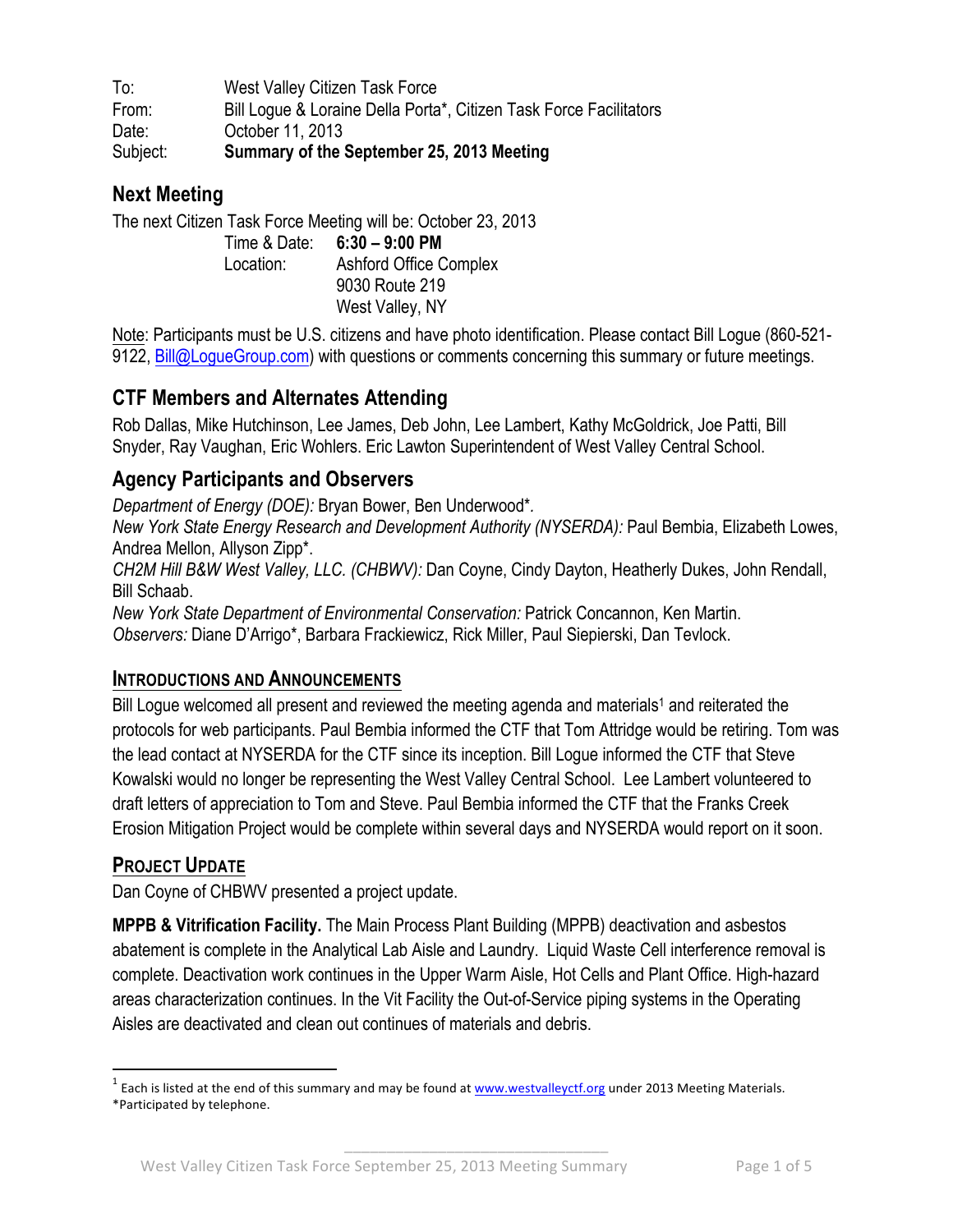**Balance of Site Facilities.** Demolition and waste load out is complete for the Waste Tank Farm Test Tower. Demolition of the 01-14 Building with RCRA closure sampling and soil cover placement complete. The New Cooling Tower is on the ground. In the coming week demolition will occur for the Vit Hill trailers and Expanded Environmental Lab.

**Waste Operations.** The waste shipping campaign under Milestone 2 of the contract continues. Mr. Coyne distinguished between legacy waste packaged under prior contractors and newly generated waste, such as from the 01-14 Building, generated under the CHBWV contract. He then reviewed the volumes and percentage completion of waste shipments: Repackaging in the Waste processing Area with 113 drums completed and 64 B-25 boxes. Legacy waste shipments to date are 54,998 ft<sup>3</sup> of Low-Level Waste (LLW) 1,615 ft3 of Mixed LLW (MLLW), 120 ft3 of hazardous waste and 976 ft3 of industrial waste. Newly generated waste shipments completed: 211 ft<sup>3</sup> hazardous/universal waste ft<sup>3</sup>, 67,865 ft<sup>3</sup> of industrial waste, 69,865 ft3 of LLW, and 596 ft3 of MLLW. The Vitrification components are being prepared for off-site shipment and disposal with the grout recipe being prepared and a Request for Proposals (RFP) for transport issued. Vendors will propose the shipment method. Trucking to a West Seneca/Buffalo area for further rail shipping is likely.

**Six-Month Look Ahead.** In the next six months CHBWV plans the following work: complete HLW storage pad construction; prepare melter and components for shipping; complete low-dose transuranic drum removal from Chemical Process Cell; commence Vitrification Cell decontamination; and conduct predemolition and initiate demolition activities for seven site facilities. Mr. Bower clarified that "low dose" transuranic waste coming from the Chemical Process Cell was less than 80 R/hour and is remote handled.

**Storage Pad.** Mr. Coyne noted that in excavating for the HLW Storage Pad some low-dose contaminated asphalt was found in the spoil pile and pit. Work was stopped and the contaminated soil and asphalt was placed in five intermodal boxes for shipping and disposal. Independent readings at the pit bottom confirmed that the area was ready for fill and pad construction. He noted that the county has placed signs to advise the public of increased truck traffic.

**Discussion.** A CTF member asked if there was risk from roof leaks entering contaminated areas and spreading contamination through groundwater. Mr. Coyne stated no leaks have been in the affected areas and that when a leak is observed radiological control techs are called.

## **HIGH LEVEL WASTE CANISTER RELOCATION AND STORAGE PROJECT UPDATE**

Heatherly Dukes of CHBWV provided an update of the HLW Canister Relocation and Storage Project. She reviewed the High-Level Waste (HLW) to be relocated from the MPPB to the Storage Pad. The technical approach calls for the a multi-purpose canister (MPC) to be place inside a vertical storage cask (VSC), and the MPC/VSC combination to be moved into either the Vitrification Facility (VF) or the Chemical Process Cell (CPC). In either the VF or the CPC, surface contamination will be removed from the HLW canister, and 5 HLW canisters will loaded into each MPC within a VSC, a lid remotely welded on and the MPC/VSC transported to the pad for storage until they are shipped for disposal. The MPC/VSCs will be transported with specialized tuggers that only lift them 6" off the ground reducing risk. The tuggers are operated remotely with a spotter.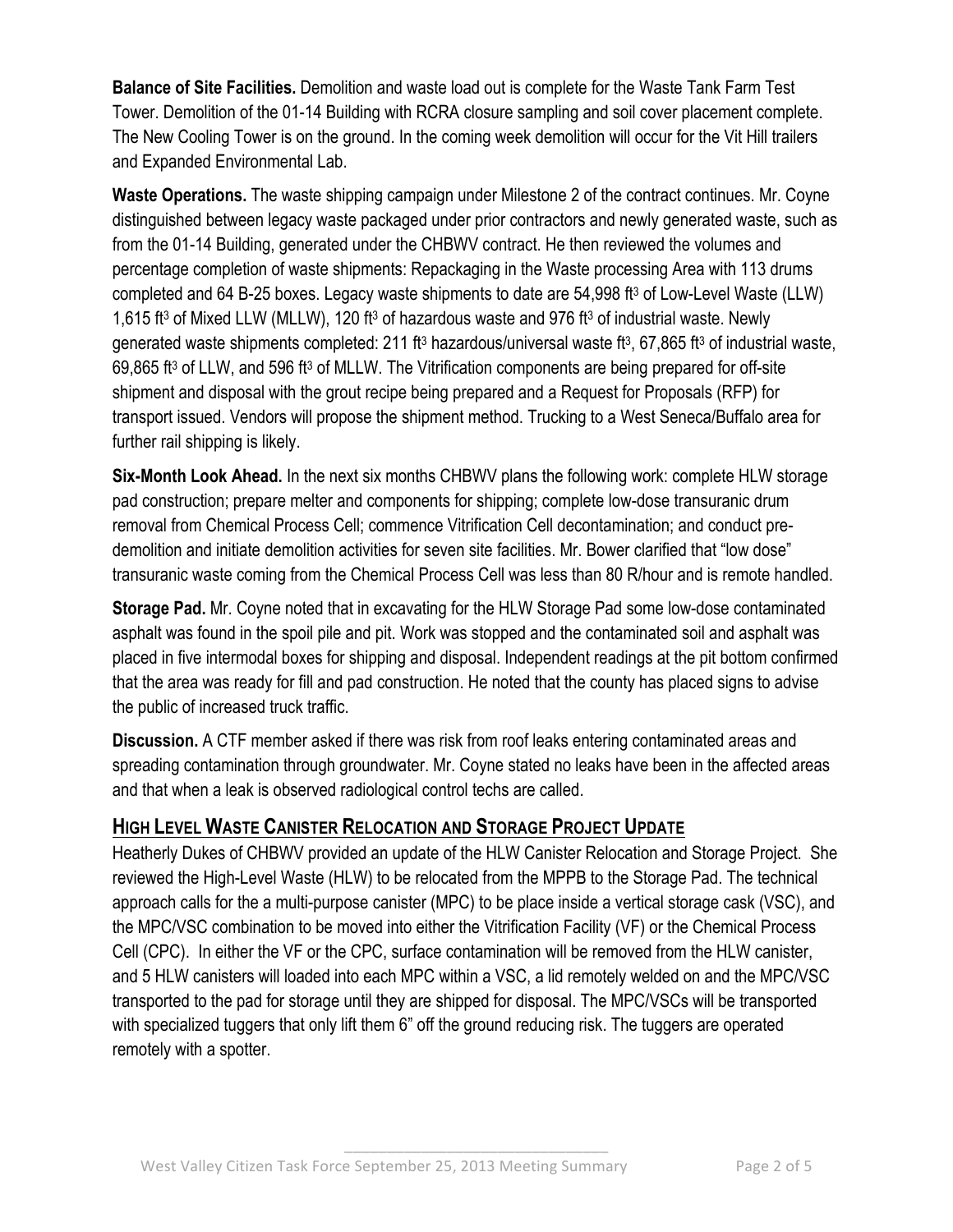When ready for shipment, the MPC would be removed from the VSC and the MPC would be place into a Shipping Cask. CHBWV and DOE are obtaining an NRC HLW Certificate of Compliance (CoC) for the MPC/Shipping Cask configuration thereby making them ready for shipping to a national repository once one is licensed. Mr. Bower noted that the CoC approach would be beneficial not only for WVDP but also for the entire DOE complex and could result in significant costs savings. The CoC would be issued in approximately November 2014.

Ms. Dukes noted that it may be possible to allow a lower level of decontamination of the canisters prior to placement within an MPC because the MPC would be licensed and would not need to be reopened. The concept is called "operational decontamination". The vitrified glass form meets the 23" drop requirement for licensure but that leak rate and Quality Assurance/Quality Control aspects need to be documented. Ms. Dukes also noted that the canister decontamination was not for shipping purposes but for ALARA handling purposes. Canister dose rates requirements are currently 2,200 DPM gross alpha and 22,000/cm2 for beta and gamma. Decontamination methods being analyzed are CO<sup>2</sup>, serum nitrate, water, air, degreasers and vacuum. The most appropriate method is determined by the level of decontamination prescribed by DOE orders on waste acceptance specifications.

NAC International (NAC) has designed the HLW storage system. Their scope of work includes the pad design and storage cask design, fabrication and delivery of the MPCs and 56 storage casks. NAC will provide the equipment for in-facility transport, MPC lid welding and fixture lifting, and equipment for and transport of the loaded storage casks to the storage pad. NAC will also provide data and analysis to support the design and safety analysis as well as training and mock-up support. Butler Construction Co. - a local company – is building the pad.

Ms. Dukes reviewed two options being evaluated for moving the canisters through the MPPB. The options differ with regard to the location (Vitrification Facility or Chemical Process Cell (CPC)) and method (e.g. water, steam, vacuum) for remote decontamination. There are advantages, disadvantages and differences in costs associated with each option. The option with decontamination in the CPC is most likely to be selected. In response to a question, Mr. Bower noted that canisters in Savannah River and Hanford were moved to clean storage so those sites do not have this issue.

Ongoing activities: the miscellaneous waste in the CPC has been cleaned out and waste is being moved out of the Equipment Decontamination Room (EDR). In the CPC 44 of 80 waste drums have been removed and 16-20 have been moved from the racks for preparation for removal. Methods for canister decontamination were tested and contractor proposals have been evaluated. DOE and CHBWV may enter future discussions about whether aspects of the decontamination are within the scope of the existing contract or an addition.

The North Parking Lot area is being readied for fabrication of the VSCs. Eight should be constructed in the next three months. The EDR design and modification is 90% complete and includes floor loading upgrades in the soaking pit area. The procurement awards are complete for the eight MPCs and eight VSC liners.

The design of the storage pad has been completed. A Stormwater Pollution Prevention Plan was submitted to NYSDEC. Geotechnical sampling was completed to learn the weight requirements of the roadway from the MPPB to the pad area. Subsurface soil characterization, hydrologic and hydraulic testing for the pad is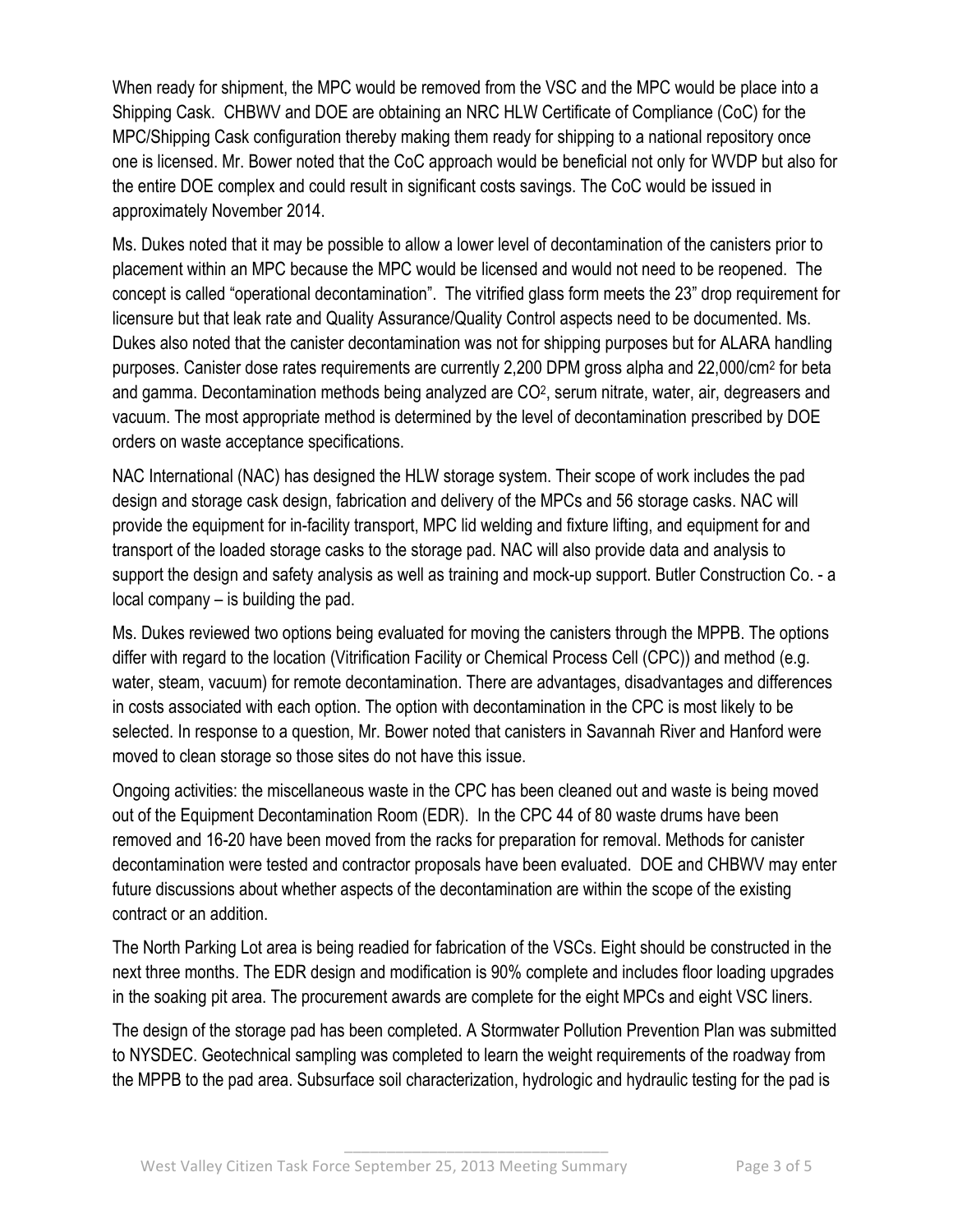complete.

Ms. Dukes reviewed the Storage Pad features. The excavation is up to 15 feet deep which will be backfilled and the concrete pad 3' thick and 144'x110' plus approach pads poured with construction complete by November. Each loaded MPC will weigh ~175,000 lbs. and the pad has a 50-year design life. Ms. Dukes reiterated the points made by Mr. Coyne concerning the contaminated asphalt noting that the CHBWV, DOE and the independent SEC radiation teams verified that the pit was at background levels prior to beginning fill. NYSDEC, EPA and NRC were notified.

In response to a question Ms. Dukes stated that Butler Construction was selected based on best value to the government from multiple qualified and two competitive bidders. Approximately 800 trucks will bring ~11,700 yds<sup>3</sup> of fill to the site over a 7-10 day period. They will enter at the South Gate and leave through the Construction gate next to the Main Gate. When concrete is poured trucks will arrive every 3-6 minutes.

Ms. Dukes provided a project look ahead and project schedule for major tasks: Evaluate and award procurement for the design and fabrication of the decontamination system, automatic welding system for the MPCs, engineering and construction for the MPPB structural floor modifications; cask fabrication startup; characterization/grouting of the soaking pit; submittal of the waste compliance plan; EDR floor core borings; haul road upgrades; and deliveries of the eight cask liners (Oct 2013), materials for the eight MPCs (Dec 2013), the TL220 transporter (Apr 2014), and the transport of the A-frame and tugger (Apr 2014). Major tasks projected schedules included the construction of the storage pad (Nov 2013); obtaining of Documented Safety Analysis approval- DOE Safety Evaluation Report (Dec 2013); obtaining NRC Certificate of Compliance for shipping HLW (Nov 2014); Approved start of transfers – operations (Sep 2016); and completion of the relocation of canisters/SNF Debris/etc. (Jun 2018)

### **CTF DISCUSSION**

At a previous meeting the CTF asked Bill Logue to conduct outreach concerning membership. Eric Lawton, Superintendent of the West Valley Central School introduced himself and joined the CTF at the table. He stated that he would be asking a member of the School Board to serve as its representative to the CTF. If no one is able, he will serve. Bill Logue reported that he had met with Mary Reid, PhD., an epidemiologist specializing in cancers of the lung, head and neck, on the faculty in the Department of Medicine at Roswell Park Cancer Institute. Dr. Reid is willing to serve but cannot make the October meeting due to prior commitments. The CTF agreed that she be added as a member.

Bill Logue reported on a conversation regarding CTF advocacy for funding he had with Drew Wayne, Congressman Tom Reed's legislative staff person in Washington, DC. Mr. Wayne noted that Congressman Reed recognizes the good work being accomplished at WVDP. Continuing budget resolutions with implementation of sequestration are likely for Fiscal Year (FY) 2014. In brief, Mr. Wayne encouraged the CTF to continue working productively with DOE as they develop the budget. Within Congress he suggested that the CTF focus on outreach to leadership and members of the House Appropriations Subcommittee on Energy and Water and to other House members, such as Congressman Ed Whitfield of Kentucky and the Washington delegation who have DOE sites in their district and sit on other relevant committees. To the extent sites can work together to improve the top line funding for DOE Environmental Management cleanup funding it will help. He emphasized the need to have the CTF make the case for WVDP funding on the